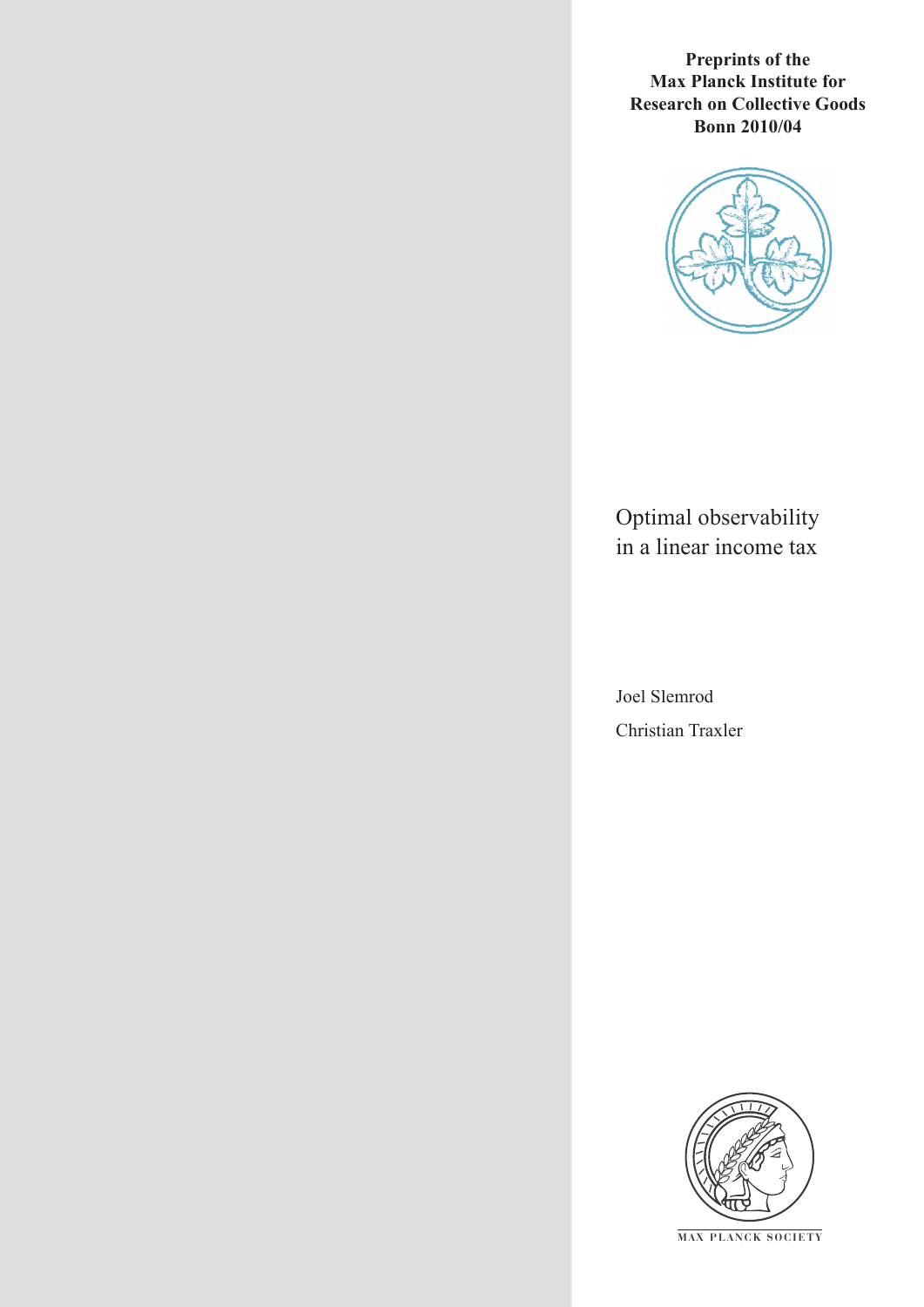

# **Optimal observability in a linear income tax**

Joel Slemrod / Christian Traxler

December 2009

Max Planck Institute for Research on Collective Goods, Kurt-Schumacher-Str. 10, D-53113 Bonn http://www.coll.mpg.de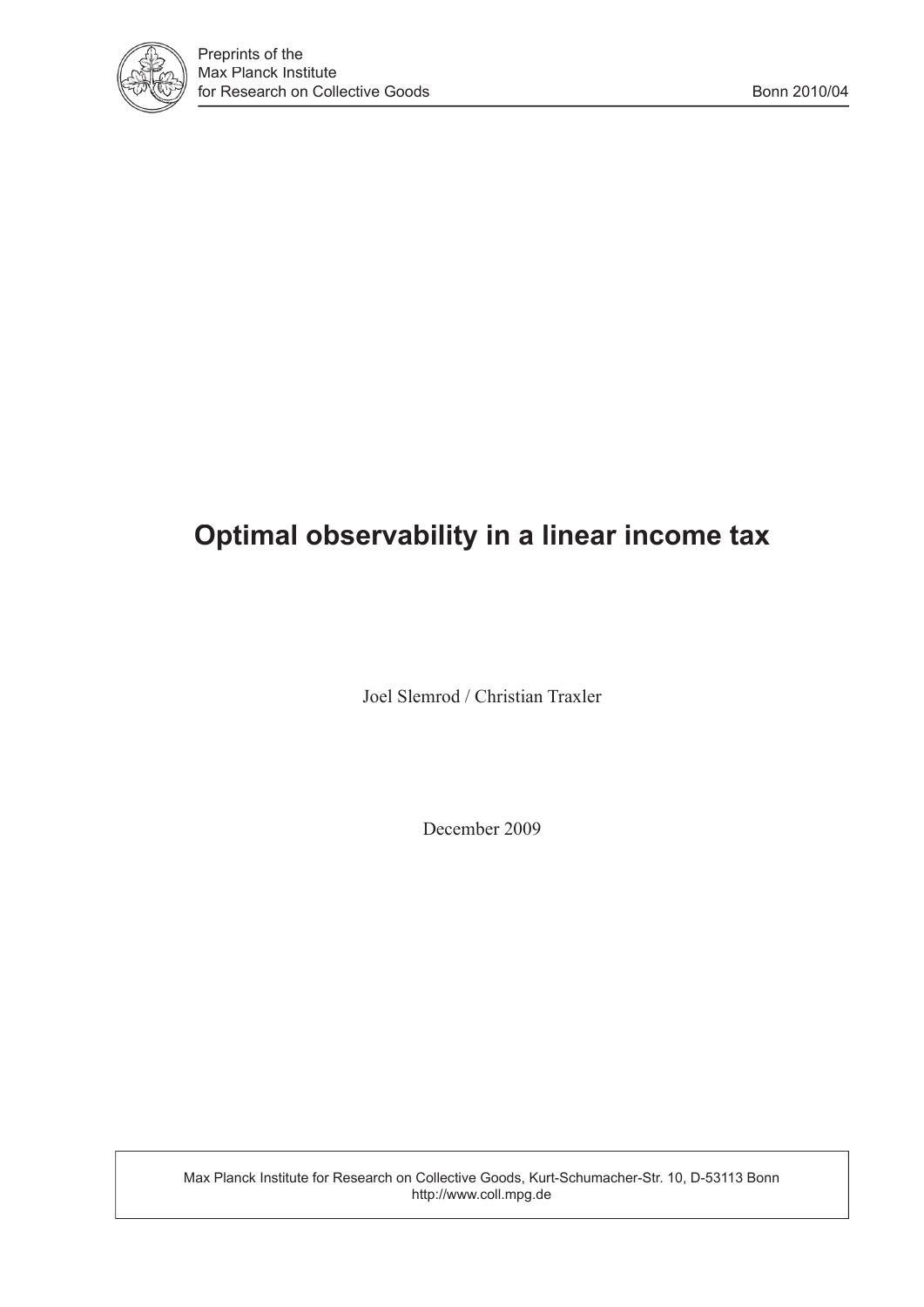## Optimal observability in a linear income tax

Joel Slemrod

*University of Michigan* 

Christian Traxler

*Max Planck Institute for Research on Collective Goods* 

December 21, 2009

*Abstract:* We study the optimal observability of the tax base within the standard linear income tax problem, where observability is determined by the government's investment into the accurate measurement of the tax base. We characterize the optimal level of observability and derive a new expression for the optimal progressivity, which – in addition to the standard equity efficiency trade-off – accounts for the limited accuracy of an income tax system.

*Keywords:* optimal linear income taxation; observability; tax enforcement.

*JEL classification:* H21, H11, D8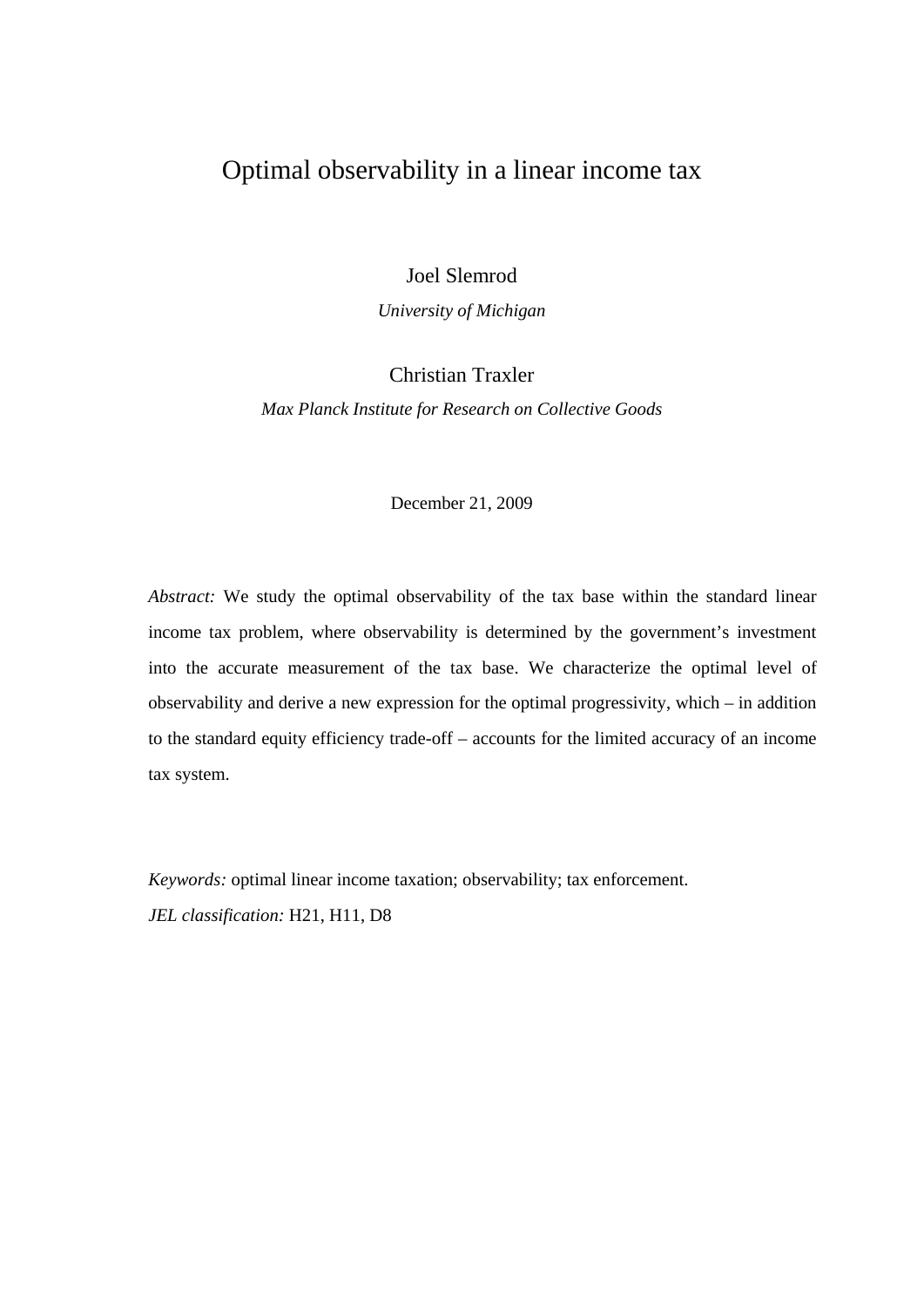#### **1. Motivation**

The optimal income tax literature is based on the notion that, although raising resources from a lump-sum tax is non-distortionary, an income tax may be appropriate in a society of abilityheterogeneous individuals that values equality. Mirrlees (1971) first rigorously analyzed this question in the context of a general income tax, and much subsequent literature examined it assuming that the tax system features a proportional income tax and a lump-sum element. A key insight of this literature is that, other things equal, a larger behavioral response to marginal tax rates – a greater *manipulability* of the tax base – makes higher marginal rates less attractive.

Another desirable quality of tax bases that has attracted less academic attention is what we call *observability*. Basing tax liability on difficult-to-observe quantities introduces capriciousness into the distribution of tax burdens. Assigning tax burdens capriciously may undermine the legitimacy of government. It also produces uncertainty, may raise inequality and can affect labor supply. But assigning tax burdens in a non-capricious way requires that the tax base is measured with some degree of accuracy. Many tax policy choices must therefore trade off manipulability and observability. The widespread use of presumptive income taxes, where tax liability ultimately depends on presumed correlates of income, is an excellent illustration of this tradeoff.

In this paper we re-examine the optimal linear income tax when income is not perfectly observed. Income is assessed for tax purposes with some error which can be interpreted as the outcome of taxpayers' efforts to conceal income, the tax authority's imperfect attempts to assess income and enforce tax liability, the tax court's rulings, and so on. The limited observability implies that the income tax is not perfectly enforced, in the sense that taxable income may differ from actual income. This inaccuracy also means that taxation introduces uncertainty over aftertax income, which provides disutility to risk-averse individuals. In addition, it raises the dispersion of after-tax incomes, as individuals with identical incomes are taxed differently, making the income tax less redistributive than otherwise.

We incorporate these arguments into the optimal policy problem by allowing the government to expend real resources to choose the optimal level of observability, reflected in the inaccuracy of income measurement. Then we characterize optimal observability, which is determined by the trade-off between the social costs from allowing more inaccuracy (and thus, a higher risk imposed on taxpayers and more inequality in after-tax income) and the net revenue gains from having a cheaper-to-administer, but more capricious, tax system.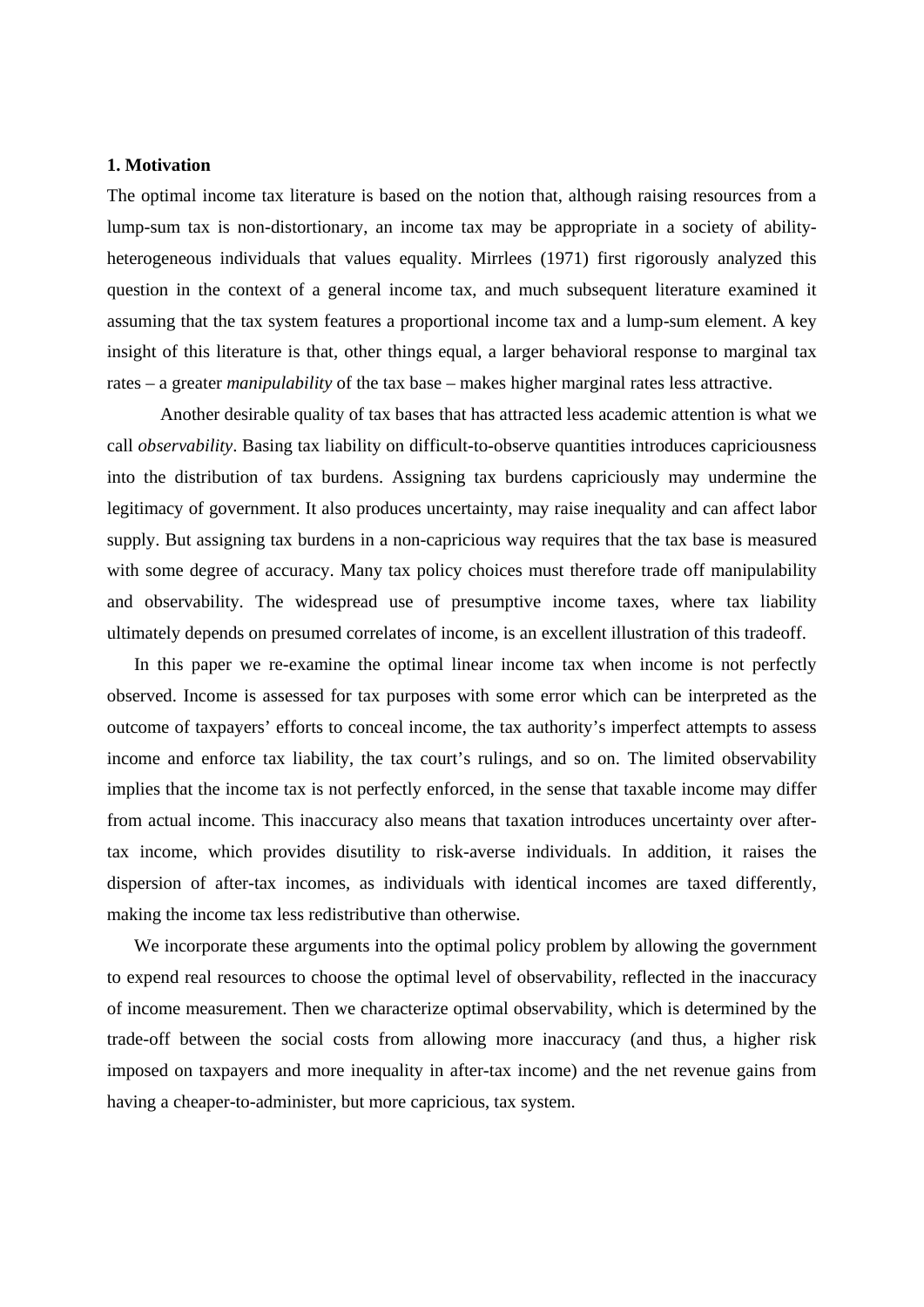#### **2. Related Literature**

The first wave of optimal income tax literature made an extreme assumption about the availability of information: ability cannot be observed by the tax authority at any cost, but income is observed costlessly. Neither is literally true, of course. A notable early exception is Stern (1982), who considers (exogenous) errors in the allocation of lump-sum transfers targeted to the poor. A somewhat distinct strand of literature has addressed whether introducing randomness in taxation can ever increase social welfare. Weiss (1976), Stiglitz (1982), as well as Brito, Hamilton, Slutsky, and Stiglitz (1995) argue that it can, because of its positive effect on distorted labor supply, while Yitzhaki (1987) and Hellwig (2007) demur.<sup>1</sup> Scotchmer and Slemrod (1989) and Scotchmer (1989) investigate the effect of random income assessments on evasion and redistribution, respectively, but not from a normative perspective.

Recently, Kopczuk (2001) examines optimal enforcement and optimal progressivity of a linear income tax when avoidance behavior varies for given ability due to either tastes or access to technology. With heterogeneity in access to technology, a high taxable income characterizes both individuals with high skill levels and people who lack access to avoidance opportunities. Only the former is a justifiable reason to redistribute. Optimal progressivity declines with this type of heterogeneity because taxable income becomes a less reliable indicator of well-being. Kaplow (1998), whose analysis is closely related to our own approach, obtains a similar result. Discussing optimal accuracy and complexity for a given tax rate, Kaplow notes that "a more accurate income tax improves the resulting distribution of income" (p. 62). This is the case, because with greater accuracy high- (low-) income individuals are more (less) likely to pay high taxes. Our analysis embeds Kaplow's observation into the optimal linear income tax problem.<sup>2</sup>

#### **3. Analysis**

Consider a large economy of heterogeneous agents with measure one. Abilities, equal to the wage rate w, are distributed according to the cdf  $F(w)$ . Individual preferences over labor L and

 1 See also Pestieau, Possen, and Slutsky (1998) and Reinganum and Wilde (1988).

<sup>&</sup>lt;sup>2</sup> We also follow Kaplow (1998, and elsewhere) in characterizing this issue without introducing a separate spcial crieterion of horizontal equity: "A more traditional ex post perspective might emphasize that, under an inaccurate regime, equals are treated unequally when income is measured inaccurately, a problem usually characterized as horizontal inequality. But the preceding analysis suggests that the welfare cost of inaccuracy may be understood as arising from greater inequality (vertical inequity). The after-tax income distribution in the inaccurate regime can be derived from that in the accurate regime by adding a random component to each individual's income. Accordingly, the income distribution in the inaccurate regime involves greater dispersion and thus greater inequality." (Kaplow, 1998, p. 66)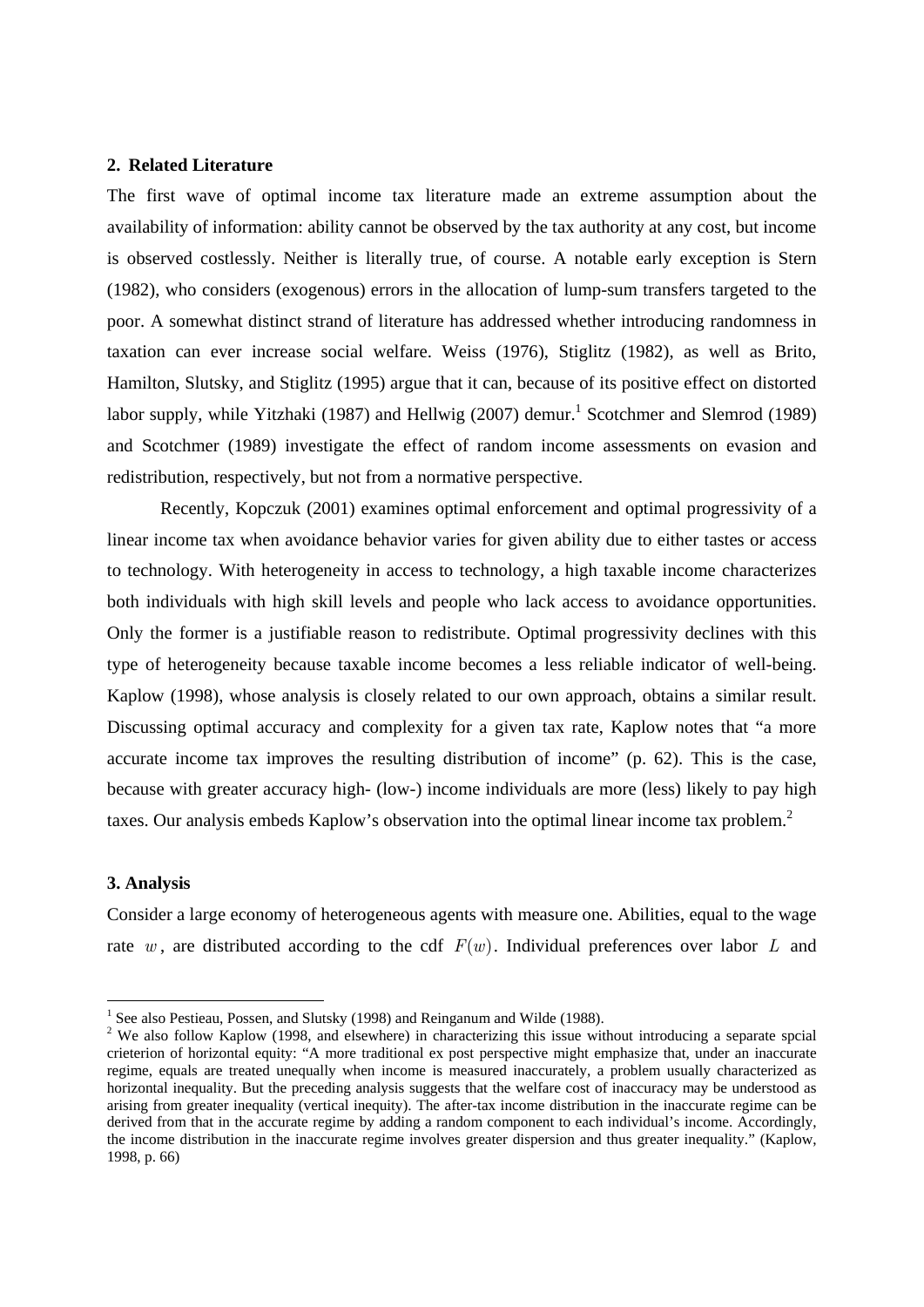disposable income *C* are given by  $U(C, L)$ .<sup>3</sup> In principle, labor income  $wL$  is taxed at rate *t*, but the tax authority faces constraints in observing taxable income. Due to limited observability, the tax base is assessed with an error  $\eta$  and the tax liability becomes  $t(wL + \eta)$ .<sup>4</sup> The error is distributed according to the density function  $h(\eta, \sigma)$ , where  $\sigma$  denotes the variance and  $H(\eta, \sigma)$ the cdf. The expected error is zero,  $\int \eta h(\eta, \sigma) d\eta = 0$ , i.e., we assume that taxable income equals actual income on average. Facing an inaccurate tax system, the problem of a risk-averse taxpayer is

$$
\max_{C,L} \int U(C(w,\eta),L) dH \quad \text{s.t. } C = wL - t(wL + \eta) + g = (1-t)wL - t\eta + g,
$$

where  $q$  is a lump-sum transfer. The lump-sum element of the tax system involves no observability issues (i.e., for  $q > 0$ , we assume identification of eligibility and delivery to be costless). Labor supply is chosen before the error in assessing the taxable income is realized. Focusing on interior solutions, the optimal labor supply  $L^*$  is then given by

$$
\int \left( U_c (1 - t) w + U_L \right) dH = 0. \tag{1}
$$

Ex ante, when individuals choose their labor supply, they are only heterogeneous with respect to their abilities. Ex post, after labor choices have been made and errors have realized, inequality in after-tax income emerges both from heterogeneous abilities and the capricious taxation of equal incomes.

 As in the standard linear income tax problem, the government chooses the two parameters of a linear income tax schedule to maximize social welfare. In addition, it chooses the observability of the tax base by investing  $K(\sigma)$ . For a given population of taxpayers, this continuously differentiable function (with  $K' < 0 \leq K''$ ) measures the expenditures that are necessary to establish a certain level of observability, corresponding to an inaccuracy  $\sigma$ .<sup>5</sup> As  $twL^*$  is independent of the realization of the (zero mean) error, the government budget constraint simplifies to

 $\overline{a}$ 

 $3$  In our model, manipulability arises through changes in labor supply; more generally it arises from any behavior that affects taxable income (Saez, Slemrod, Giertz, 2009).

<sup>&</sup>lt;sup>4</sup> The results derived below do not change qualitatively if we consider an error term whose size depends on the tax base. A simple case would be a multiplicative error with tax liability equal to  $twL(1 + \eta)$ . The error in tax liability would be increasing in actual income. Higher effort would then imply a larger variance of after-tax income, which would directly affect the labor choice of risk-averse agents.

<sup>&</sup>lt;sup>5</sup> See Kleven and Kopczuk (2008) for a related approach to the choice of transfer program complexity.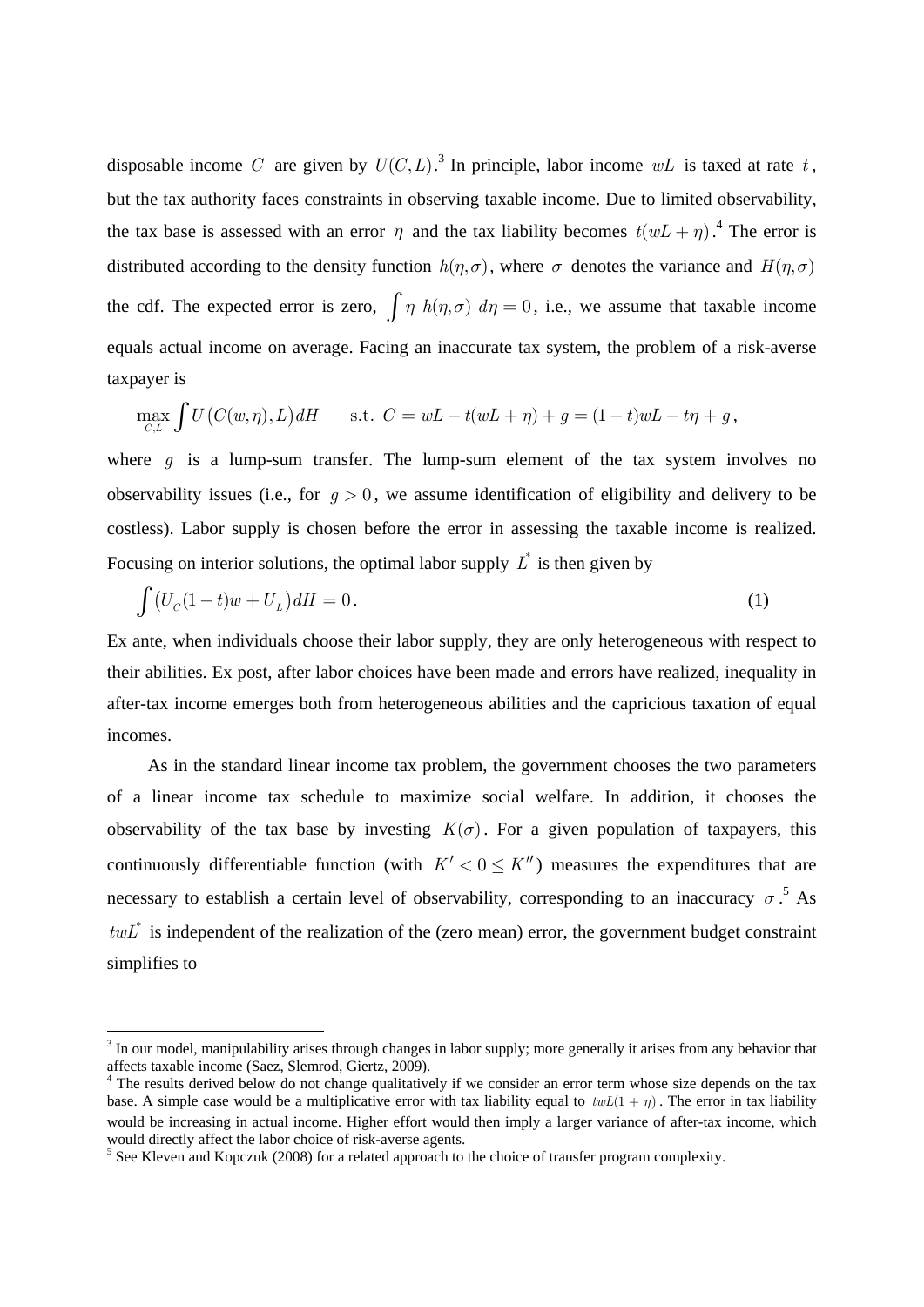$$
\iint \left( twL^* + t\eta - g - K(\sigma) - R \right) dH \ dF = \int \left( twL^* - g - K(\sigma) - R \right) dF \ge 0,
$$

where *R* denotes an exogenous revenue requirement. We can state the policy problem as

$$
\max_{g,t,\sigma} \int \left( \int \Psi \left( U \left( C, L^* \right) \right) dH(\eta, \sigma) + \lambda \left[ twL^* - g - K(\sigma) - R \right] \right) dF(w). \tag{2}
$$

The first-order conditions for interior solutions to the problem are

$$
g: \int \left( \int \Psi' U_c dH(\eta, \sigma) + \lambda \left[ -1 + tw \frac{\partial L^*}{\partial g} \right] \right) dF(w) = 0,
$$
 (3a)

$$
t:\int\bigg(\int -\Psi'U_C\left(wL^*+\eta\right)dH(\eta,\sigma)+\lambda\bigg[wL^*+tw\frac{\partial L^*}{\partial t}\bigg]\bigg)dF(w)=0\,,\tag{3b}
$$

$$
\sigma : \int \left( \int \Psi(.) \frac{\partial h(\eta, \sigma)}{\partial \sigma} d\eta + \lambda \left[ -K'(\sigma) + tw \frac{\partial L^*}{\partial \sigma} \right] \right) dF(w) = 0.
$$
 (3c)

**Optimal transfer.** Rearranging (3a) and substituting for (1), we obtain the familiar condition for the optimal transfer,

$$
\overline{b} = \lambda. \tag{4}
$$

The social marginal valuation of income for a *w* -type and the average valuation are defined as

$$
b(w) \equiv \int \Psi' U_C dH + \lambda tw \frac{\partial L^*}{\partial g}, \text{ and } \overline{b} \equiv \int b(w) dF, \text{ respectively.}
$$
 (5)

Expression (4) says that the optimal transfer is such that the average social marginal valuation of the subsidy equals the social costs, as captured in  $\lambda$ . The only difference from the standard solution for the optimal transfer is that now  $b(w)$  depends on the accuracy of the tax system: an individual's after-tax income (and therefore the marginal utility from an increase in the transfer) depends on the distribution of the error. For an infinitesimally small tax inaccuracy ( $\sigma \rightarrow 0$ ),  $b(w)$  reduces to the standard term for the social marginal valuation. Hence, condition (5) accommodates the benchmark result for the case of a tax system with perfect observability.

**Optimal tax rate.** Making use of (1) and (4) and following Dixit and Sandmo (1977), we get from (3b) an expression for the optimal tax rate, $6$ 

<sup>&</sup>lt;sup>6</sup> A detailed appendix containing the derivation of this and all other results is available from the authors.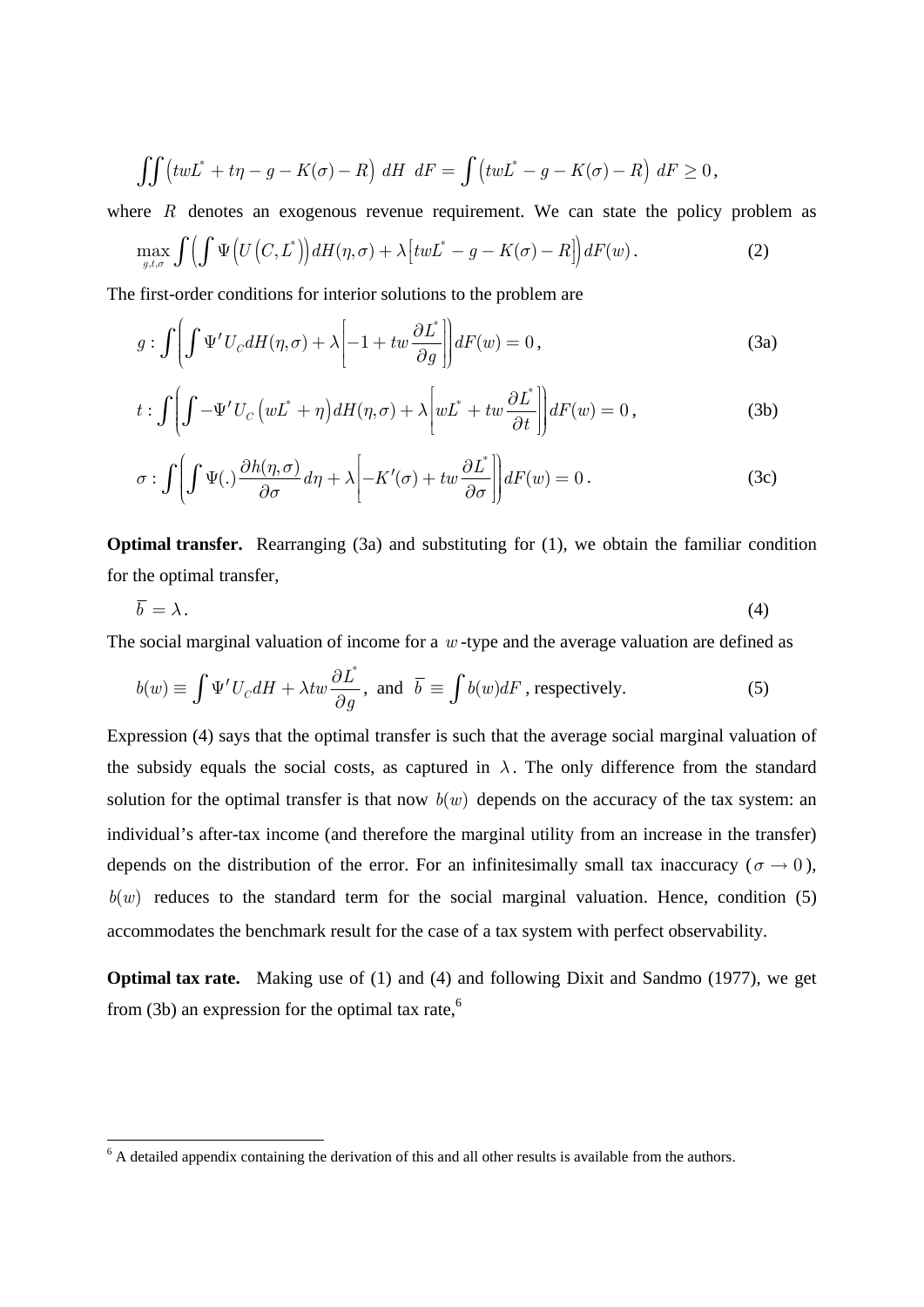$$
t = \frac{-Cov\left(wL^*, b(w)\right) - \int \psi(w)dF}{\lambda \int wS_L(w)dF}
$$
\n<sup>(6)</sup>

where  $S_L(w) \equiv -\partial L^* / \partial t \Big|_{U_0} > 0$  denotes the substitution effect. Expression (6) resembles the standard solution to the optimal tax in that the first term in the numerator and the denominator capture the trade-off between the distributional objectives and the welfare cost that results from the (compensated) responsiveness of labor supply.

 With an imperfect income tax base assessment, a new term appears in the numerator:  $\int \psi(w) dF > 0$ , where  $\psi(w) \equiv \int \Psi' U_c \eta dH$ . This term depicts the marginal social costs from the tax system's inaccuracy, i.e., the increase in the variance of after-tax income generated by a marginal increase in the tax rate. The new term takes account of two effects. First, with a higher tax rate, individuals bear more risk from a given degree of inaccuracy.<sup>7</sup> Second, due to inaccurate tax base assessment there is a larger dispersion of after-tax incomes within each *w* -class. Both effects run against the (strictly positive) first term in the numerator, the welfare gains from redistribution reflected in the covariance term.<sup>8</sup> Put simply, inaccuracy reduces the effectiveness of progressive taxation in generating a more equal after-tax income distribution. Hence, the optimal tax rate (and the optimal demogrant) depend not only on the manipulability of the tax base, but also on its observability. While a higher manipulability increases the deadweight loss of a given tax rate per dollar raised, more observability decreases the social costs from inaccurate taxation.

 It is worth stressing that, unlike for the case of a perfectly accurate income tax system, there is an asymmetry in the impact of the policy instruments  $q$  and  $t$ . In contrast to a change in the lump-sum transfer, an increase in the tax rate, additionally triggers a higher variance in the tax payments,  $t\eta$ . While the redistributive effects from changes in the transfer and the tax rate are taken up in  $\overline{b}$  in (4) and the covariance term in (6), respectively, the marginal social costs from inaccurate taxation enter the expression for the optimal tax rate separately.<sup>9</sup>

1

<sup>&</sup>lt;sup>7</sup> In contrast to Domar and Musgrave (1944), a higher tax rate increases rather than decreases the risk borne by individuals.

<sup>&</sup>lt;sup>8</sup> Recall that, under the standard assumptions of  $wL^*$  being non-decreasing in  $w$ , the covariance term is non-positive for a social marginal valuation of income that is decreasing in  $w$ .

<sup>&</sup>lt;sup>9</sup> Although the capricious assessment of the tax base affects neither (4) nor the covariance term in (6) explicitly, it indirectly affects both via its effect on  $b(w)$ .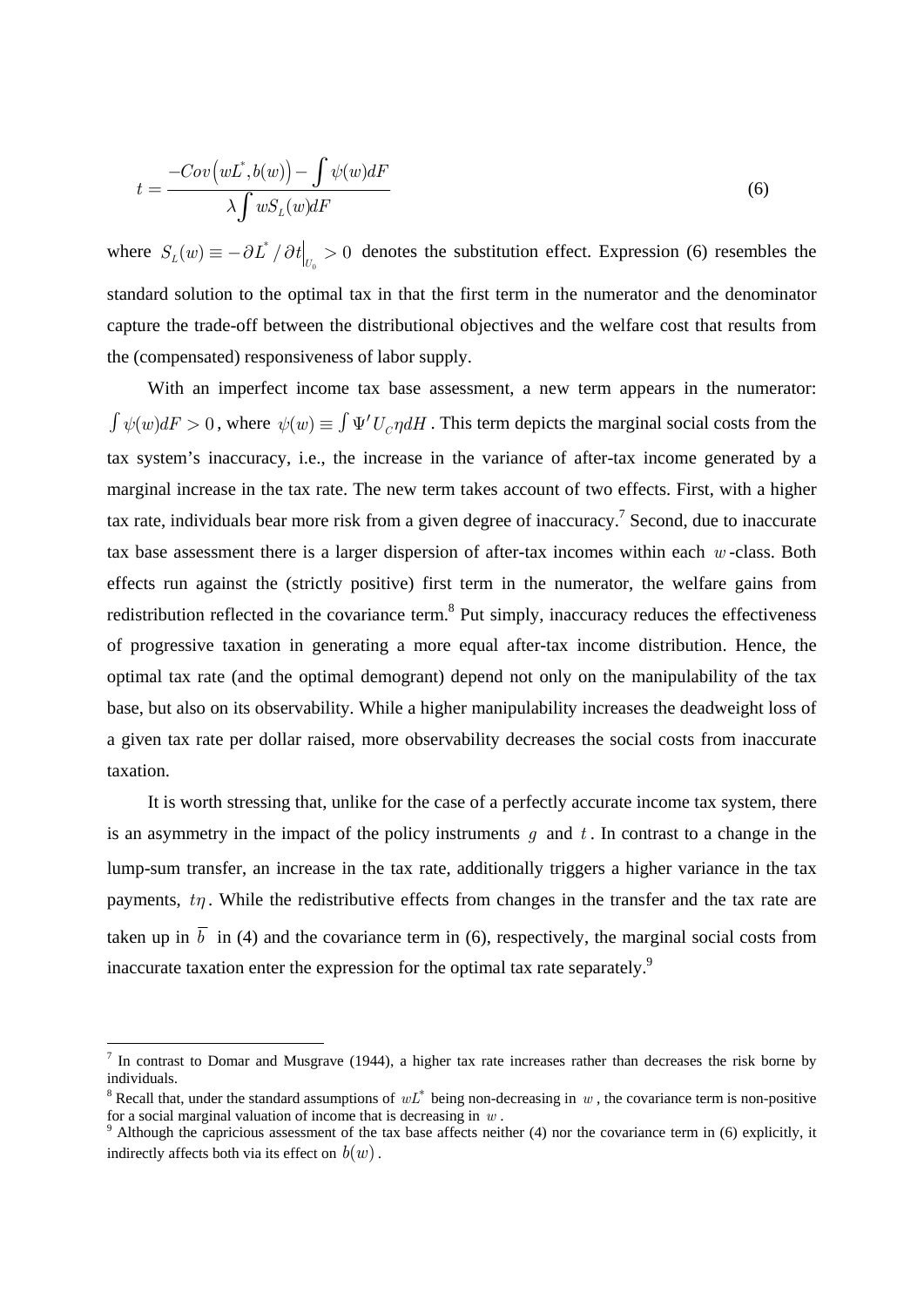**Optimal observability.** Compared to the standard optimal income taxation problem, the government has an additional instrument that allows it to control the extent of inaccuracy of tax base assessment. By re-arranging expression (3c), we can obtain the following expression for the optimal observability, expressed as the inverse of the measure of inaccuracy  $\sigma$ :

$$
\frac{1}{\sigma} = -\frac{1}{\lambda} \frac{\iint \Psi(U(.)) \frac{\partial h(\eta, \sigma)}{\partial \sigma} d\eta dF}{K(\sigma) \varepsilon_{K,\sigma} - \int tw \mathcal{L}^* \varepsilon_{L,\sigma} dF}
$$
\n(7)

with  $\varepsilon_{K,\sigma} \equiv -\frac{\partial K}{\partial x} \frac{\sigma}{K} > 0$  $\sigma = \frac{\partial}{\partial \sigma} \frac{\partial}{\partial K}$  $\varepsilon_{K\sigma} \equiv -\frac{\partial K}{\partial r} \frac{\sigma}{L}$ *s*  $\equiv -\frac{\partial K}{\partial x} \frac{\sigma}{\sigma} >$  $\partial$  and \*  $L_{,\sigma} = -\frac{\Delta}{\Delta \tau} \frac{1}{r^*}$ *L*  $\sigma = \frac{\partial}{\partial \sigma} \frac{\partial}{\partial L}$  $\varepsilon_{Lg} \equiv -\frac{\partial L^*}{\partial r^*} \frac{\sigma}{r^*}$ *s*  $\equiv -\frac{\partial L^*}{\partial \sigma}\frac{\sigma}{L^*}.$ 

1

 The right-hand side of (7) gives the ratio of the marginal welfare costs to the marginal social benefits of the revenue generated by changing the tax system's accuracy. All else equal, more inaccuracy in taxation means more risk to the individuals and a larger dispersion of aftertax incomes. The higher these costs from a capricious assessment of the tax base, the lower will be the optimal inaccuracy  $\sigma$  or, equivalently, the higher will be the optimal observability in the tax system. This also means that an increase in the government's preference for equality (a more concave social welfare function) implies a higher level of optimal observability.

The denominator of the formula in (7) contains two revenue effects from increasing the inaccuracy (weighted by  $\lambda$ , the marginal social value of revenue). On the one hand, it is less costly to administer a less accurate tax system. This is measured by  $\varepsilon_{K,\sigma}$ , the elasticity of the tax administration costs K with respect to  $\sigma$ . By assumption, the elasticity is strictly positive. The higher  $\varepsilon_{K_{\alpha}}$ , i.e., the more expensive it is to achieve greater accuracy, the lower is the optimal observability. On the other hand, any change in the accuracy may alter labor supply and thus tax revenues.10 This second revenue effect is captured by the elasticity of the labor supply with respect to  $\sigma$ , denoted  $\varepsilon_{L,\sigma}$ . Whenever labor supply is decreasing in the variance, the elasticity is positive (and vice versa). The higher is the average elasticity of labor with respect to  $\sigma$ , the higher is the optimal level of observability.<sup>11</sup>

 $10$  Because there is a constant marginal tax rate and the error has zero mean, a reduced variance in the tax base does not directly (i.e., other than through its effect on labor supply and the cost of achieving the lower variance) affect revenues. This would not be true with a graduated tax schedule.

<sup>&</sup>lt;sup>11</sup> Even if it were costless to reach perfect accuracy ( $\varepsilon_{K,\sigma} = 0$ ), it is not necessary optimal to do so. The reason is, that - depending on the curvature of the utility functions determining risk aversion and thus  $\varepsilon_{L,\sigma}$  - inaccuracy might support labor supply; see Weiss (1976) but also Hellwig (2007).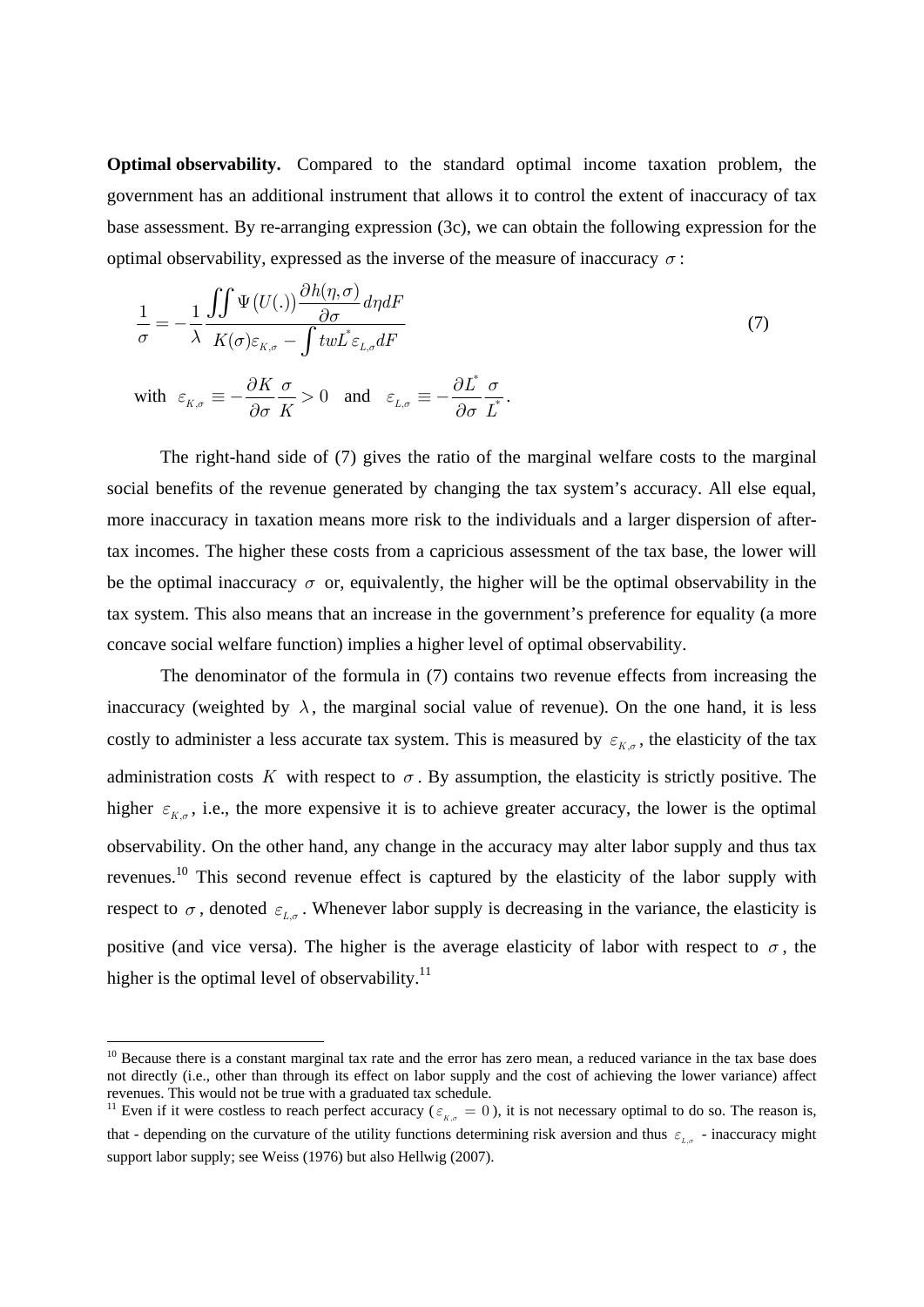### **4. Conclusion**

Modern tax analysis has focused on the constraints put on redistributive taxation by the manipulability of tax bases and made simple, extreme assumptions about the observability of tax bases. But to achieve a tax system's objectives, tax liability should, ceteris paribus, be triggered by bases that are readily observable by the tax authority. This paper addresses this issue in a simple model where the two tax instruments are a proportional income tax and a lump-sum demogrant. The former is redistributive but relies on a base that is both manipulable and inaccurately measured, although the inaccuracy can be reduced by the tax authority at some cost. The lump-sum transfer is not redistributive, but introduces no randomness into tax liability. Thus, the tradeoffs among redistribution, manipulability and accuracy are starkly illustrated: the redistributive but manipulable base is of limited observability. The more costly it is to achieve observability, the higher is the inaccuracy and the less redistributive is the optimal tax system.

Our analysis leaves some questions for future research. The first is whether there is an inherent relationship between the manipulability, observability and redistributiveness of tax bases. Some tax bases chosen for their relative observability are known to be highly manipulable – think of capital gains realizations versus capital gains accruals. Yet in other cases a relatively more observable base seems to less manipulable – think of a presumptive income tax based on restaurant square footage versus restaurant income, discussed in Yitzhaki (2007). The presumptive tax base is relatively observable and unmanipulable, and would be ideal except that it "presumably" falls short on grounds of redistribution – it is not highly correlated with true income.

Second, the parallel analysis of the observability and manipulability of alternative tax bases would be facilitated if the former could be captured by a unit-free measure the way that manipulability is captured by a behavioral response elasticity. This would simplify the characterization of optimal tax systems and clarify the tradeoffs that arise in tax policy design.

Finally, we stress that the approach taken in this paper assumes that the observability of a tax base can be chosen independently from the other policy variables. In the light of the model's reduced-form interpretation of observability – that it is driven by, e.g., occupational choices, individual evasion behaviour as well as government's enforcement efforts – this modeling aspect appears critical. It relies on the non-trivial assumption that all agents' actions that affect observability are independent of the tax rate: agents cannot manipulate observability. A challenge for future research is to study the robustness of our findings to extending the analysis to allow for endogenous responses that shape observability, manipulability, and in turn the redistributiveness of the optimal tax system.